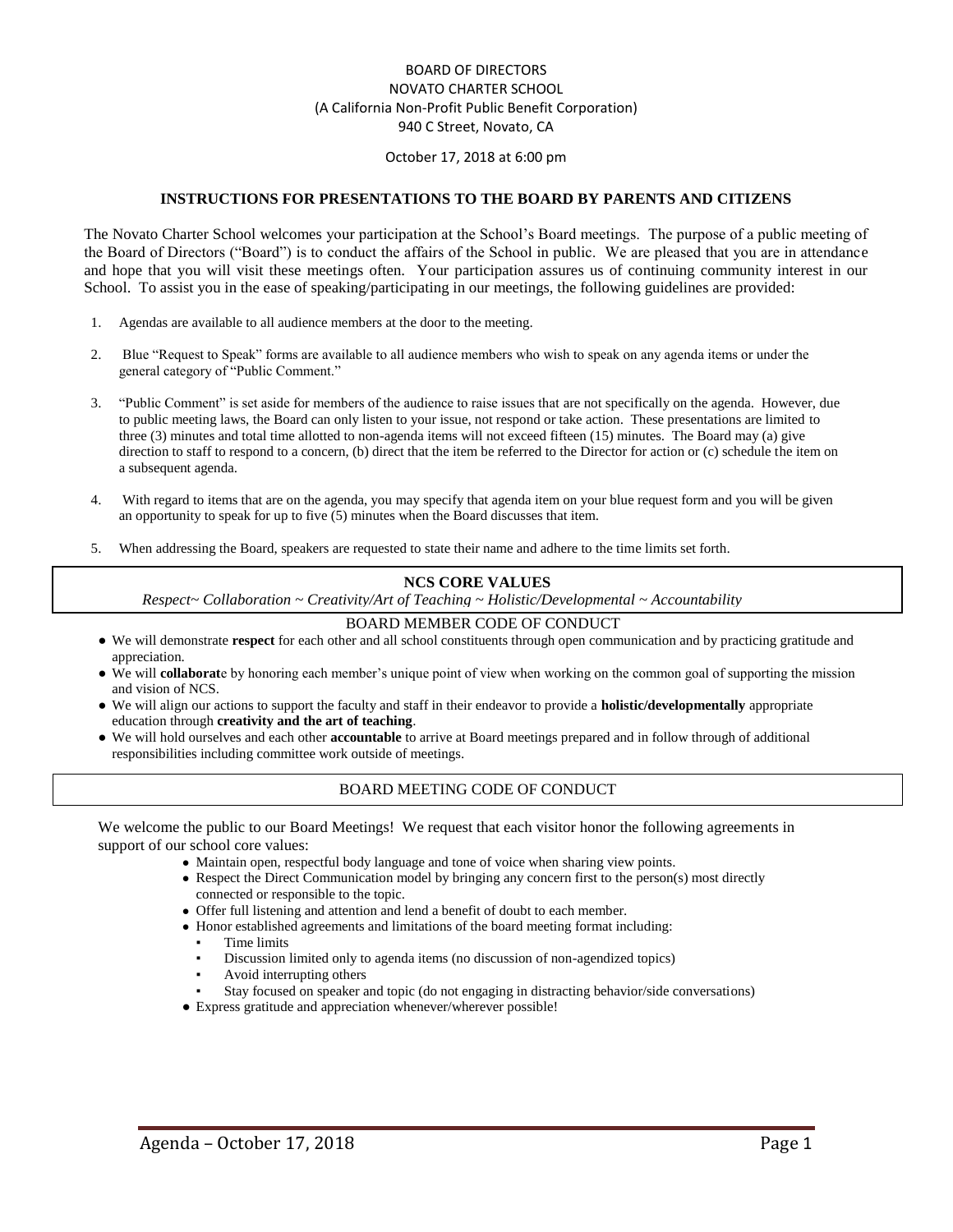## NOVATO CHARTER SCHOOL REGULAR MEETING OF THE BOARD OF DIRECTORS (A California Non-Profit Public Benefit Corporation) 940 C Street, Novato, CA

## **Wednesday, October 17, 2018, at 6:00 pm**

## AGENDA

## **OPEN SESSION – 6:00 pm**

- 1. OPENING
	- 1.1 Call Meeting to Order
	- 1.2 Roll Call of Board Members

|                 |      | Present | Absent |
|-----------------|------|---------|--------|
| Craig Allender  | (CA) |         |        |
| Erik Berkowitz  | (EB) |         |        |
| Nicol Brescia   | (NB) |         |        |
| Lia Heath       | (LH) |         |        |
| Alexandria Quam | (AQ) |         |        |

### 1.3 Agenda Modification

### 2. PUBLIC COMMENT

*This is the opportunity for members of the community to speak on topics that are not agendized on tonight's board meeting. Because these are not agendized items the board and staff may not dialog back and forth with you. If you have a specific question that staff may be able to answer, staff may contact you. Should a board member chose to have this placed on a future meeting they may contact staff to do that*.

### 3. CONSENT AGENDA ITEMS

- 3.1 Approve Minutes: September 12, 2018
- 3.2 Approve Minutes: June 6, 2018

### 4. ADMINISTRATION

- 4.1 Review Financial Statements
- 4.2 Logo Presentation
- 4.3 Foundation update
- 4.4 Special Ed/SELPA
- 4.5 Alliance for Public Waldorf Education full membership process
- 4.6 CAASPP test results
- 4.7 Emergency preparedness & drills
- 4.8 NCS-Hamilton Community Update; SafeRoutes to school report & 970 C Street
- 4.9 Update on Website & School Mint